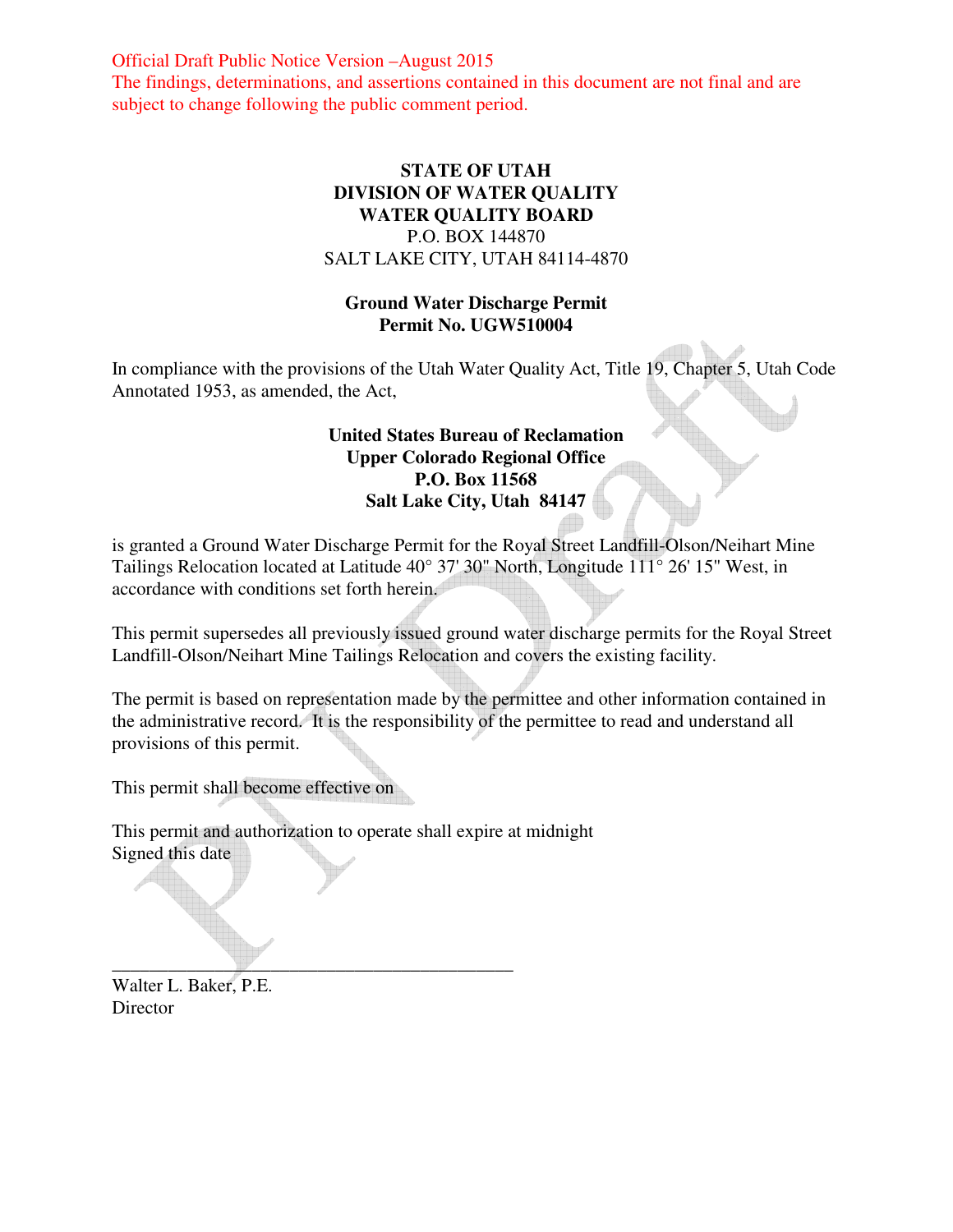# TABLE OF CONTENTS

| Part |                |                                                       |  |  |
|------|----------------|-------------------------------------------------------|--|--|
| I.   |                | <b>SPECIFIC CONDITIONS</b>                            |  |  |
|      | A.             |                                                       |  |  |
|      | <b>B.</b>      |                                                       |  |  |
|      | C.             |                                                       |  |  |
|      | D.             |                                                       |  |  |
|      |                | 1.                                                    |  |  |
|      |                | 2.                                                    |  |  |
|      |                | 3.                                                    |  |  |
|      | Е.             | <b>Compliance Monitoring.</b>                         |  |  |
|      |                | 2.                                                    |  |  |
|      |                | 3.                                                    |  |  |
|      |                | 4.                                                    |  |  |
|      | F.             |                                                       |  |  |
|      |                | 1.                                                    |  |  |
|      |                | 2.                                                    |  |  |
|      | G.             |                                                       |  |  |
|      |                | 1.                                                    |  |  |
|      |                | 2.                                                    |  |  |
|      |                | 3.                                                    |  |  |
|      |                | 4.                                                    |  |  |
|      |                | 5.                                                    |  |  |
| II.  |                | MONITORING, RECORDING AND REPORTING REQUIREMENTS  11  |  |  |
|      | A.             |                                                       |  |  |
|      | <b>B.</b>      |                                                       |  |  |
|      | C.             |                                                       |  |  |
|      | D.             |                                                       |  |  |
|      | Ε.             |                                                       |  |  |
|      | F.             |                                                       |  |  |
|      | G.             |                                                       |  |  |
|      | Η.             |                                                       |  |  |
|      | I.             | Twenty-four Hour Notice of Noncompliance Reporting 12 |  |  |
|      | $\mathbf{J}$ . |                                                       |  |  |
|      | <b>K</b> .     |                                                       |  |  |
| Ш.   |                |                                                       |  |  |
|      | A.             |                                                       |  |  |
|      | $\mathbf{C}$ . |                                                       |  |  |
|      | D.             |                                                       |  |  |
|      | E.             |                                                       |  |  |
| IV.  |                |                                                       |  |  |
|      | $\mathbf{A}$ . |                                                       |  |  |
|      | <b>B.</b>      |                                                       |  |  |
|      | $\mathbf{C}$ . |                                                       |  |  |
|      | D.             |                                                       |  |  |
|      | Е.             |                                                       |  |  |
|      |                |                                                       |  |  |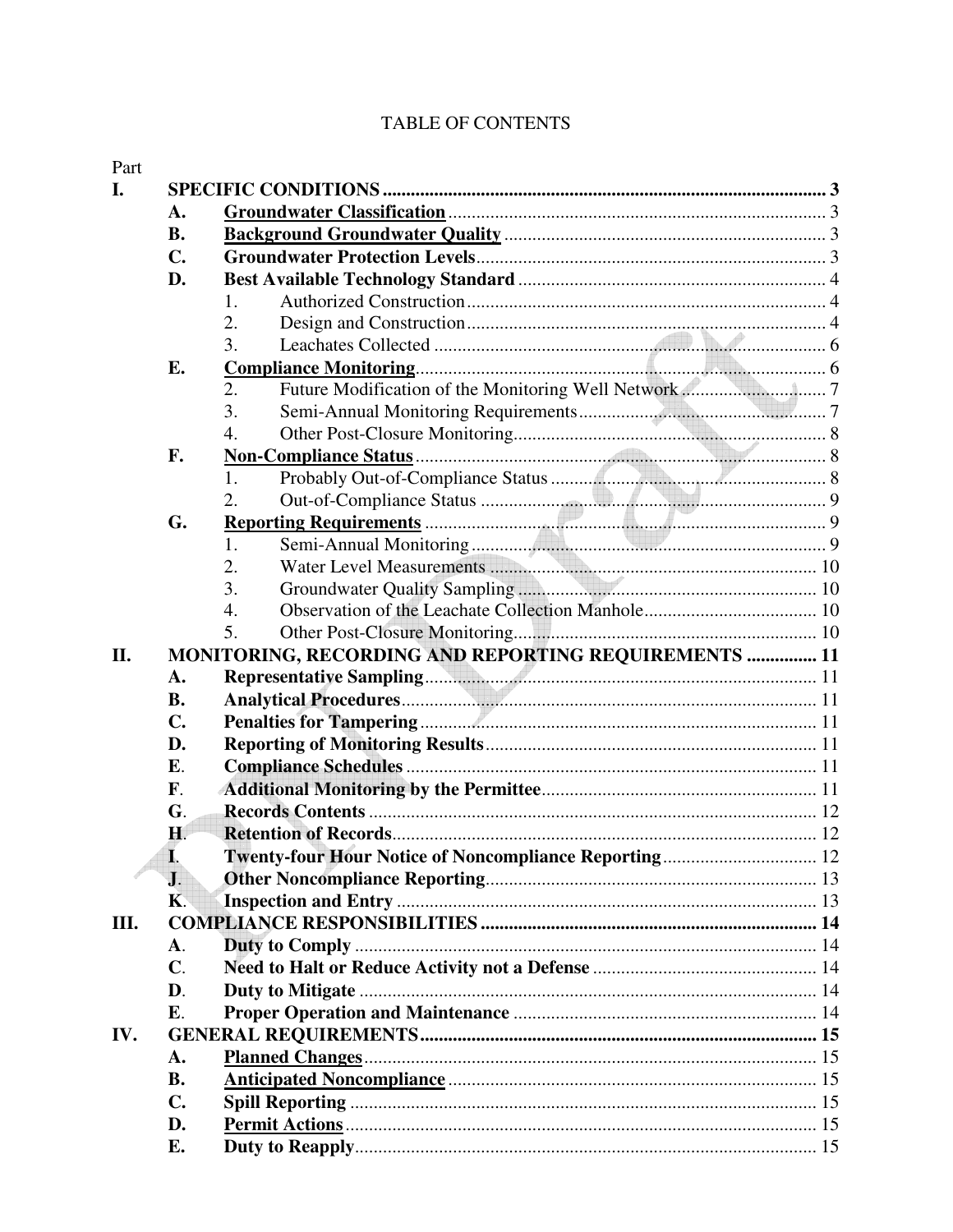| $\mathbf{F}$ . |  |
|----------------|--|
| G.             |  |
| H.             |  |
| $\mathbf{I}$ . |  |
| J <sub>1</sub> |  |
| К.             |  |
| L.             |  |
| M.             |  |
| N.             |  |
| <b>O.</b>      |  |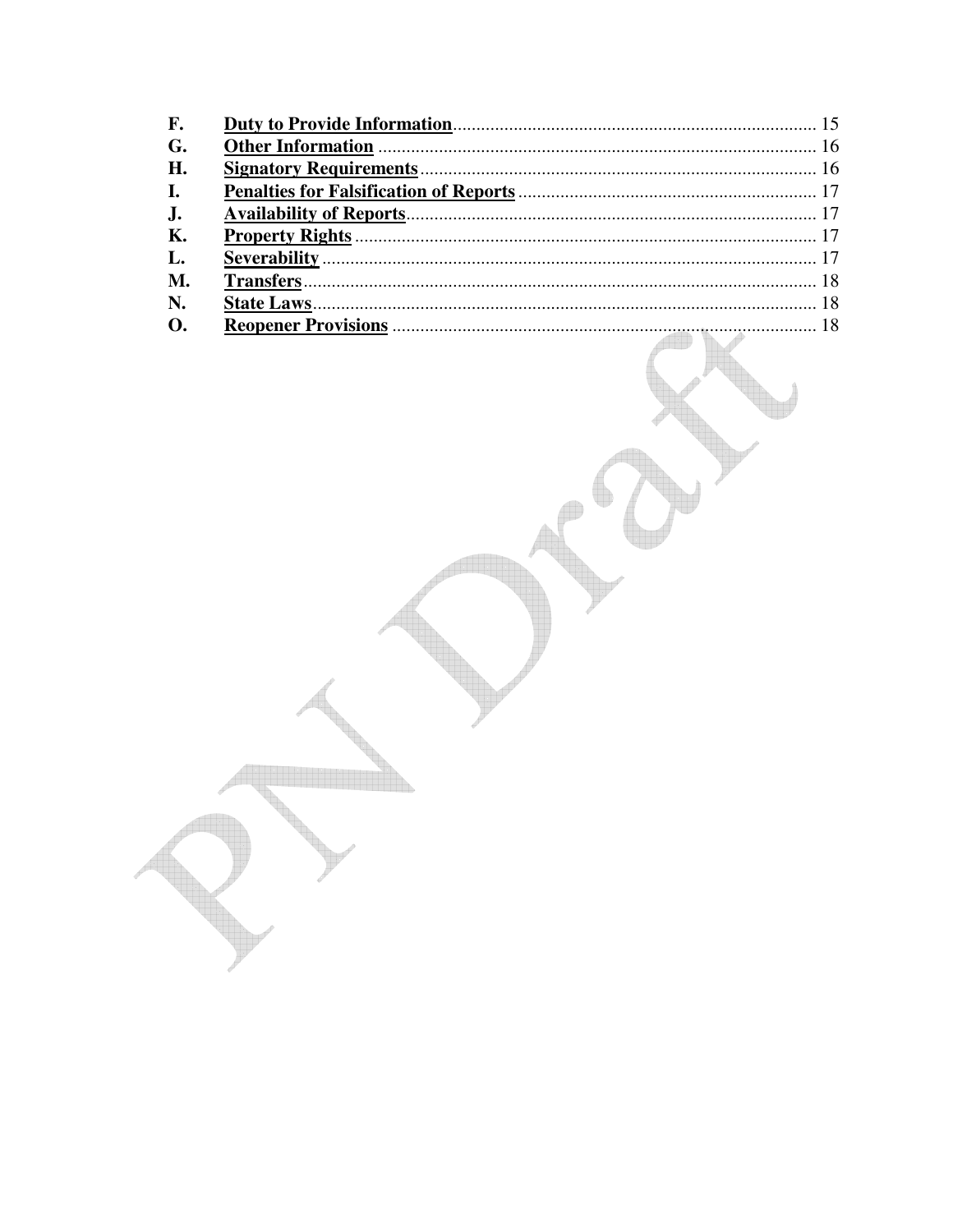#### Part I. SPECIFIC CONDITIONS

#### A. **Groundwater Classification**

Based on groundwater quality data submitted in the permit application, groundwater at the site is defined as Class IA Pristine Ground Water.

#### B. **Background Groundwater Quality**

Based on the chemical characteristics of the tailings and existing data from monitoring wells MW-1A, MW-2E, MW-3B, and MW-4A completed in the alluvial aquifer, background ground water quality is defined in Table 1.

#### C. **Groundwater Protection Levels**

Groundwater quality at the down-gradient compliance monitoring wells shall not exceed the groundwater protection levels, defined in Table 2, and Part I.F.1.

| Parameter     | $MW-1A$        | $MW-2E$       | $MW-3B$                   | $MW-4A$       |
|---------------|----------------|---------------|---------------------------|---------------|
|               | Up-gradient    | Down-gradient | Down-gradient             | Down-gradient |
| pH (units)    | 7.09           | 7.09          | 7.09                      | 7.09          |
| Nitrate       | 0.1341         | 0.7492        | 1.4258                    | 0.4966        |
| Arsenic       | $0.005^{(b)}$  | $0.005^{(b)}$ | 0.0051                    | 0.0053        |
| <b>Barium</b> | 0.1046         | 0.0967        | 0.0860                    | 0.1143        |
| Cadmium       | 0.0041         | $0.004^{(b)}$ | $0.004^{(b)}$             | 0.0041        |
| Chromium      | 0.0127         | 0.0072        | $0.007^{(b)}$             | $0.007^{(b)}$ |
| Copper        | 0.0756         | 0.0549        | 0.0686                    | 0.0457        |
| Lead          | $0.005^{(b)}$  | 0.0089        | 0.0060                    | 0.0079        |
| Mercury       | $0.0002^{(b)}$ | 0.0003        | $0.0002^{\overline{(b)}}$ | 0.0003        |
| Selenium      | $0.002^{(b)}$  | 0.0021        | $0.002^{(b)}$             | $0.002^{(b)}$ |
| Silver        | 0.0064         | 0.0045        | 0.0043                    | 0.0043        |
| Zinc          | 0.0189         | 0.0221        | 0.0841                    | 0.0811        |
| <b>TDS</b>    | 461            | 366           | 304                       | 370           |

**Table 1: Background (a) Groundwater Quality (mg/l)** 

(a) Background equals mean concentration.

(b) Equals method detection limit for the reported analytical method.

mg/l Milligrams per liter

TDS Total dissolved solids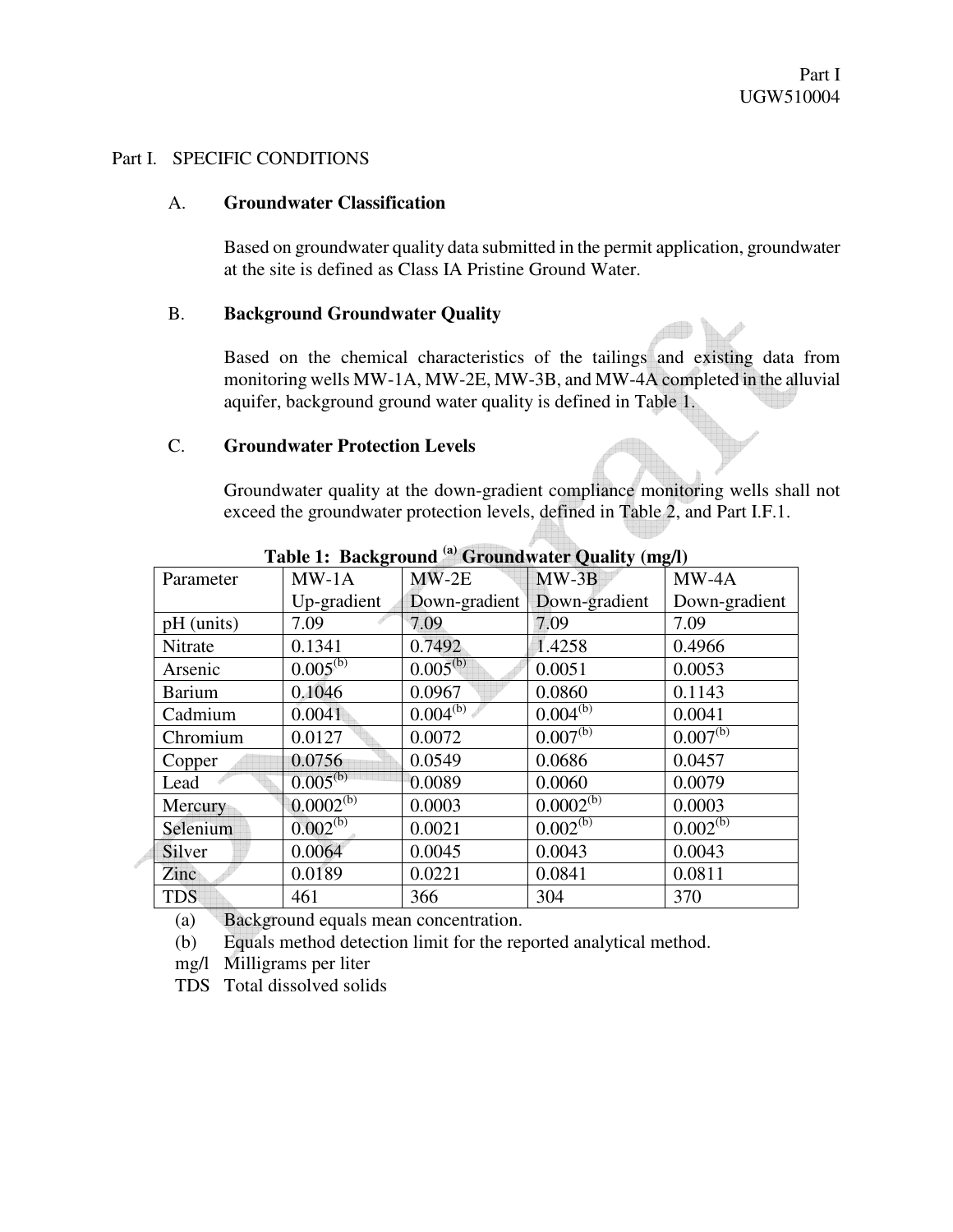| DOWNER attent Monitoring Wens |                        |                          |                           |  |
|-------------------------------|------------------------|--------------------------|---------------------------|--|
| Parameter                     | $MW-2E$                | $MW-3B$                  | $MW-4A$                   |  |
| $pH$ (units)                  | $6.5 - 8.5$            | $6.5 - 8.5$              | $6.5 - 8.5$               |  |
| Nitrate                       | $1.00^{(a)}$           | $2.206^{(b)}$            | $1.00^{(a)}$              |  |
| Arsenic                       | $0.005^{\overline{a}}$ | $0.005^{(\overline{a})}$ | $0.005^{\overline{a}}$    |  |
| <b>Barium</b>                 | $0.2^{(a)}$            | $0.2^{(a)}$              | $0.282^{(b)}$             |  |
| Cadmium                       | $0.0005^{(a)}$         | $0.0005^{(a)}$           | $0.000\overline{5}^{(a)}$ |  |
| Chromium                      | $0.01^{(a)}$           | $0.01^{(a)}$             | $0.01^{(a)}$              |  |
| Copper                        | $0.2395^{(b)}$         | $0.1908^{(b)}$           | $0.172^{(b)}$             |  |
| Lead                          | $0.0120^{(b)}$         | $0.0141^{(b)}$           | $0.015^{\text{(d)}}$      |  |
| Mercury                       | $0.0002^{(a)}$         | $0.0002^{\overline{a}}$  | $0.0002^{\overline{a}}$   |  |
| Selenium                      | $0.005^{\overline{a}}$ | $0.005^{(a)}$            | $0.005^{(a)}$             |  |
| Silver                        | $0.01^{(a)}$           | $0.01^{(a)}$             | $0.01^{(a)}$              |  |
| Zinc                          | $0.500^{\overline{a}}$ | $0.500^{(a)}$            | $0.500^{(a)}$             |  |
| <b>TDS</b>                    | $550^{(b)}$            | $410^{(b)}$              | $474^{(c)}$               |  |

| <b>Table 2: Groundwater Protection Levels (mg/l)</b> |
|------------------------------------------------------|
| <b>Downgradient Monitoring Wells</b>                 |

(a) Equals 0.1 x Ground Water Quality Standard.

(b) Equals Mean + 2 Standard Deviations

(c) Equals 1.25 x Background

(d) Equals Ground Water Quality Standard

### D. **Best Available Technology Standard**

- 1. Authorized Construction the landfill consists on one cell for the disposal of mine tailings from the Olson/Neihart Reservoir and associated spills. The cell dimensions are approximately 1,900 feet by 1,200 feet.
- 2. Design and Construction construction consists of, and is built according to the design found in the specifications and on drawings 66-400-1600 through 66-400-1602 Olson/Neihart Tailings Relocation, U.S. Bureau of Reclamation (PERMITTEE) Solicitation Document No. 0-S1-40-09330 dated March 22, 1990.
	- a) Clay Bottom Liner the bottom liner consists of clay, with a uniform minimum 3-foot thickness, installed in 6-8 inch lifts; each compacted to 95% maximum dry density. The hydraulic conductivity of the clay does not exceed 1.0 x 10 $^{-7}$  cm/sec for any lift, or portion thereof. This layer is further augmented by a 60 mil FML geotextile mat. The upper surface of the clay bottom liner extends across the bottom with a 2% slope towards the leachate collection pipe. The clay bottom liner also extends up the interior slopes of the cell which is constructed on a 3:1 grade.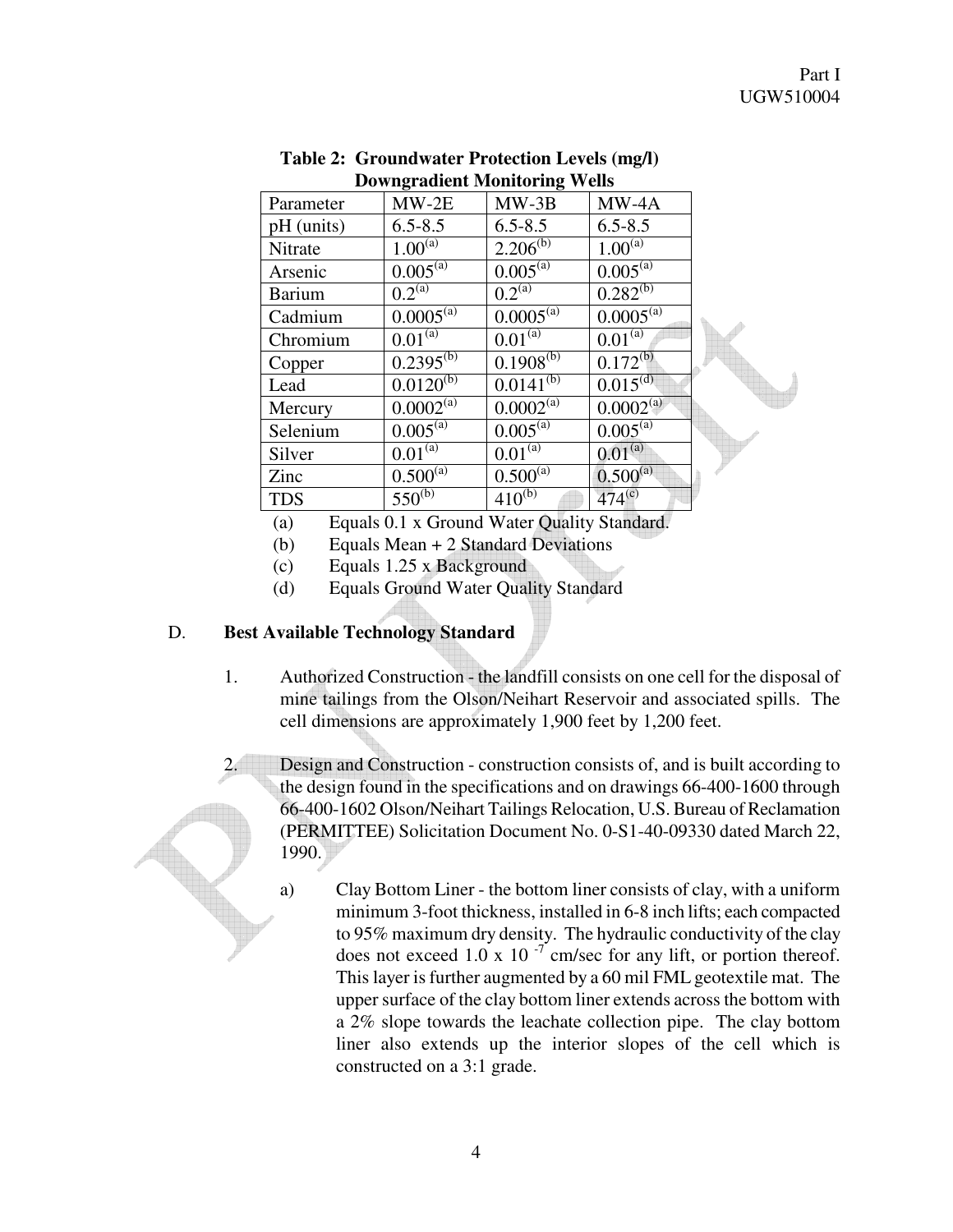- b) Leachate Collection System the leachate collection system consists of a sand layer at least 12 inches thick, with a uniform minimum hydraulic conductivity of 1.0 x  $10^{-2}$  cm/sec, placed in the bottom of the landfill, immediately above the clay liner. A perforated PVC pipe is installed near the centerline of cell in the sand layer which grades on at least a 2% slope to a collection sump. The pipe is isolated from the sand layer by crushed rock and a geotextile fabric. Perforations in the pipe are sized to keep the sand out.
- c) Tailings tailings are emplaced in the landfill in such a manner so as to provide structural integrity and stability for the overlying cap.
- d) Cap cap construction, in ascending location, consists of:
	- 1) Gas Vent Sand Layer a 6 inch thick sand layer for gas removal and a barrier to unsaturated flow. This sand has a uniform minimum hydraulic conductivity of 1.0 x  $10^{-2}$ cm/sec. The sand is emplaced in such a manner so as to provide structural integrity and stability of the overlying materials. This layer is vented to the atmosphere through 4 inch diameter gas vent tubes.
	- 2) Clay Upper Liner the clay upper liner is equivalent to the clay bottom liner in terms of hydraulic conductivity, individual lift thickness, and compaction. The upper clay liner is two feet thick and is merged with the bottom clay liner at the periphery of the cell to form a monolithic envelope-like construction. The upper surface of the liner is graded in order to provide drainage for the overlying layers, as per the PERMITTEE Solicitation Document No. 0-S1-40-09330.
	- 3) Flexible Membrane Liner (FML) a 60 mil high density polyethylene membrane liner is installed immediately above the upper clay liner. The FML is extended completely across the entire cell. Care was taken in installing all seams so as to prevent flaws or leaks and to maintain structural and hydraulic integrity of the FML.
	- 4) Sand Drainage Layer a uniform 12 inch minimum thickness layer of sand is placed immediately above the FML. This sand material has a minimum uniform hydraulic conductivity of  $1.0 \times 10^{-2}$  cm/sec. Pipes are installed into the layer to allow infiltration to be discharged to surface drainage and thereby removed from the cap.



5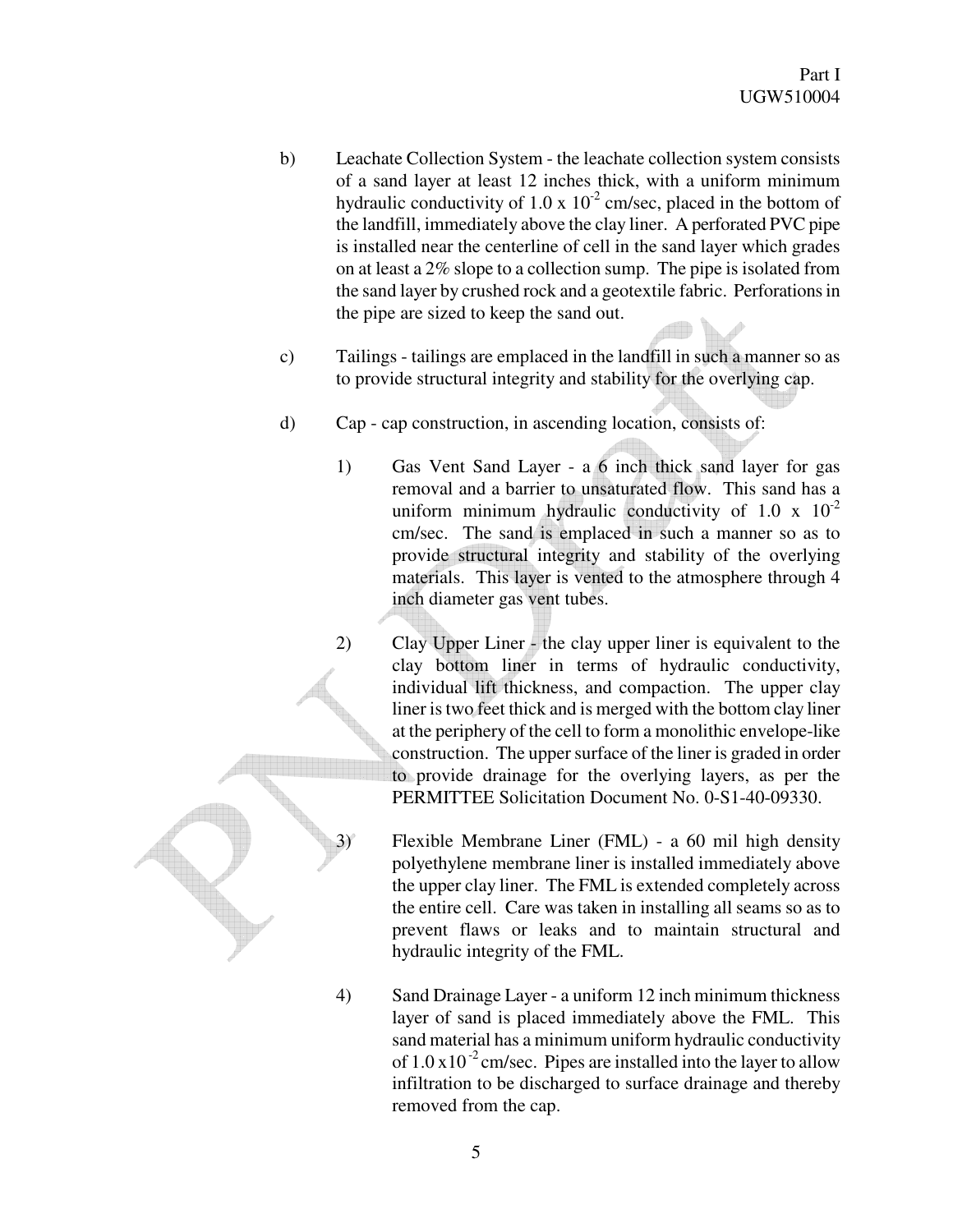- 5) Native Soil and Topsoil Layers layers of native soil and topsoil are placed immediately above the sand drainage layer. This layer is graded and sloped as per design shown on the Olson/Neihart Tailings Relocation PERMITTEE Solicitation No. 0-SI-40-09330, drawings 66-400-1600 and 66-400-1601.
- 6) Native Grasses native grasses are planted and established on the topsoil to prevent erosion of the cap and provide removal of infiltration by evapotranspiration.
- e) Run-on and Run-off Control surface run-on is controlled by site grading and ditches to direct drainage away from the cell. Runoff is controlled by berms, let-down ditches, and rip-rap to prevent erosion.
- 3. Leachates Collected The leachate collection system will be operated and maintained to assure free drainage of the landfill. This level has been determined to be 15 feet, measured from the bottom of the manhole. Therefore, the maximum depth that leachate can be allowed to collect in the manhole collection system is 15 feet. Leachates collected in the leachate collection manhole during both construction and operation of the landfill will not be discharged to surface or ground waters without prior approval from the Director. These leachates will be sampled from the manhole, and analyzed as per the requirements of Part I.E.3.c below. After determination of their chemical characteristics, the leachates may be discharged or disposed of in accordance with Director approval. If while awaiting approval it is necessary to pump the manhole, all fluids shall be maintained in a tank.

# E. **Compliance Monitoring Requirements**

- 1. Ground Water Monitoring Requirements
	- a. Monitoring well MW-1A is placed hydraulically up-gradient and is used as the background monitoring point.

b. Monitoring wells MW-2E, MW-3B, and MW-4A have been placed hydraulically down-gradient of the landfill and will be used as the compliance monitoring points (MW-2E is north-north east, MW-3B is east-northeast and MW-4A is east-southeast of the landfill).

c. Protection of Monitoring Well Network - All compliance monitoring wells must be protected from damage due to surface vehicular traffic or contamination due to surface spills. They shall be maintained in full operational condition for the life of this permit. Any well that becomes damaged beyond repair or is rendered unusable for any reason will be replaced by the Permittee within 90 days or as directed by the Director.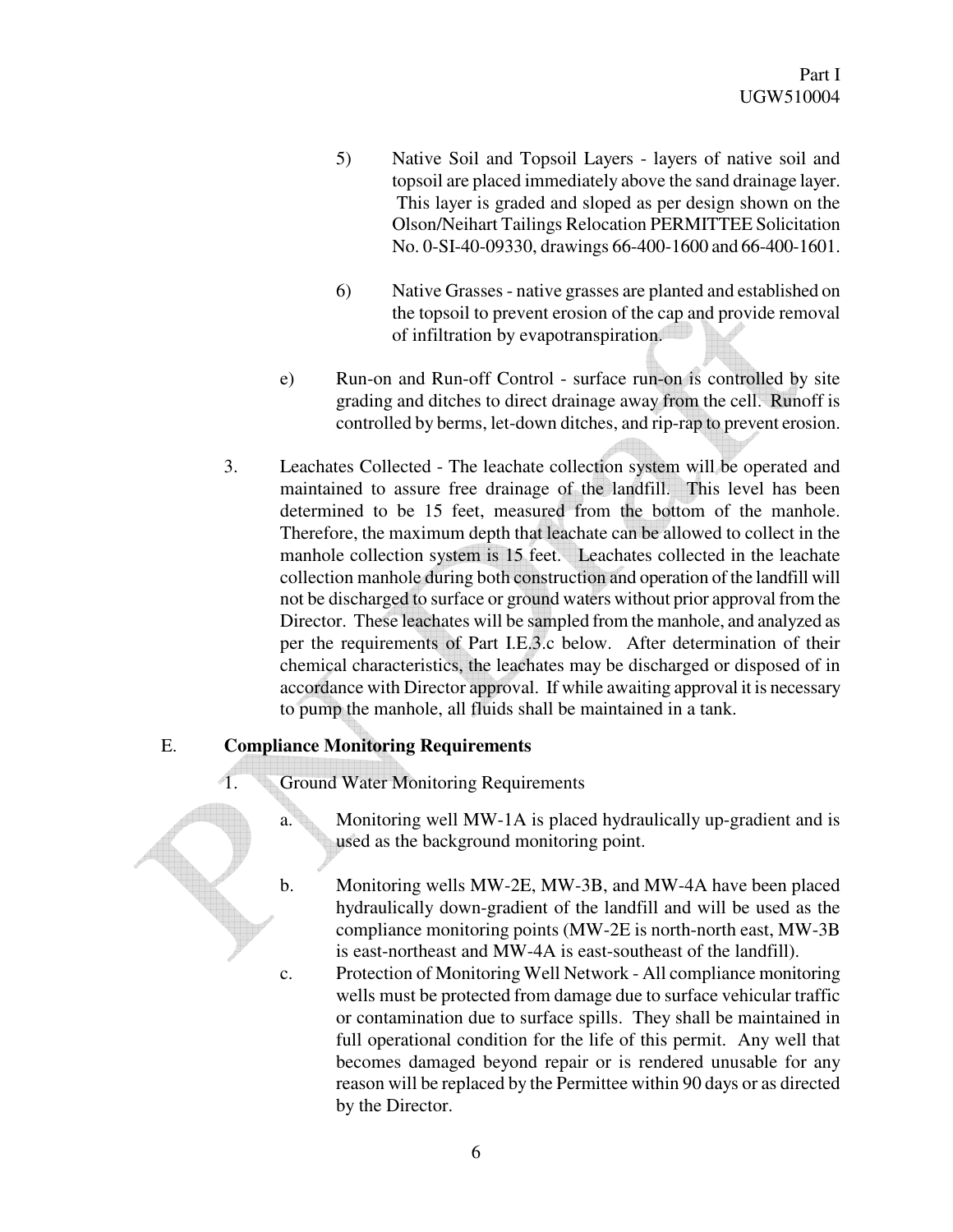- d. Down-gradient wells are completed in zones where potential leachates from the landfill can be reliably detected.
- 2. Future Modification of the Monitoring Well Network if at any time the Director determines the monitoring well network to be inadequate, due to a rise in the water table caused by filling of the nearby Jordanelle Reservoir, or for any other reason, the PERMITTEE shall submit within 30 days of receipt notification, a plan and compliance schedule to modify the well network.
- 3. Semi-Annual Ground Water Sampling\Frequency Requirements
	- a) Ground Water Level Measurements Ground water level measurements shall be made in each monitoring well prior to any collection of ground water samples. These measurements will be made from a permanent single reference point clearly demarcated on the top of the well or surface casing. Measurements will be made to the nearest 0.1 foot.
	- b) Ground Water Quality Sampling grab samples of ground water from all compliance monitoring wells will be collected for chemical analysis in conformance with the Water Quality Monitoring QA/QC Plan that has been approved by the Director.
		- 1) Analysis by Certified Laboratories analysis of any groundwater sample shall be performed by laboratories certified by the State Health Laboratory.
		- 2) Groundwater Analytical Methods methods used to analyze ground water samples must comply with the following:
			- i) Are methods cited in UAC R317-6-6.3L, and
			- ii) Have detection limits which meet or are lower than the groundwater protection levels found in Part I.C above.
			- Analysis Parameters the following analyses will be conducted on all ground water samples collected:
			- i) Field Parameters pH, temperature, and specific conductance.
			- ii) Laboratory Parameters
				- Major Anions and Cations including: chloride, sulfate, carbonate, bicarbonate, sodium, potassium, magnesium, and calcium.
				- Protection Level Parameters provided in Table 2 above.

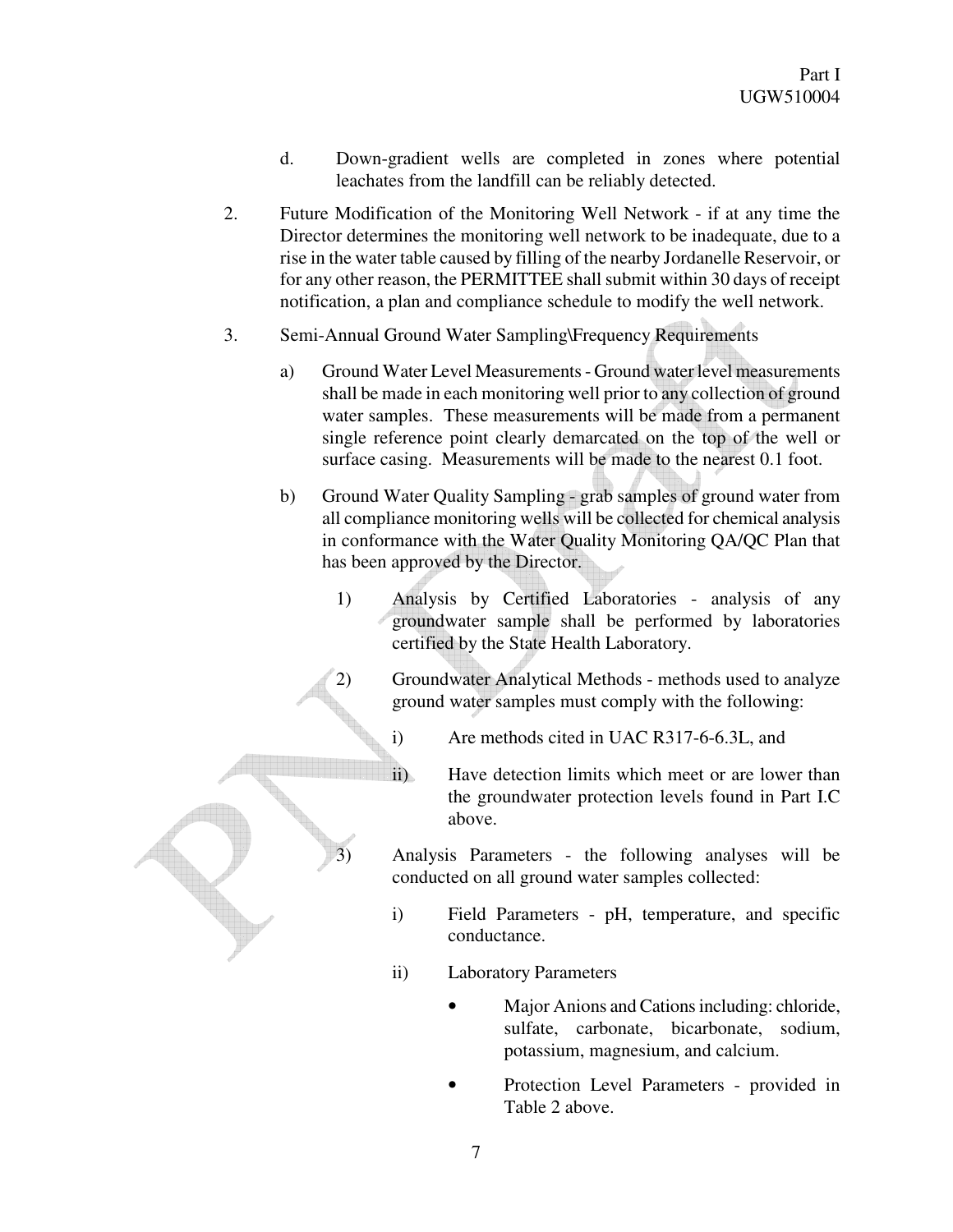- c) Leachate Collection Manhole
	- 1) Observation visual observation of the leachate collection manhole will be conducted semi-annually to determine the presence of fluids.
	- 2) Sampling if Fluids Present if fluids are observed in the manhole, the permittee will collect samples of the fluid for chemical analysis on a semi-annual basis. Analysis parameters shall be the same as those required for groundwater monitoring in Part I.E.3.b.3 above. These fluids will be managed as per the requirements of Part I.D.3 above.
- 4. Other Post-Closure Monitoring other visual inspection of the landfill will be conducted semi-annually to determine general conditions, including:
	- a) Condition of any drainage ditches, including erosion or blockage
	- b) Condition of the landfill's cap, including erosion, settlement, animal burrows, cover grasses, presence or growth of trees or large brush.
	- c) External condition of monitoring wells.
	- d) Condition of fence and access road.

# **F. Non-Compliance Status**

- 1. Probable Out-of-Compliance Status The Permittee shall evaluate results of each round of groundwater sampling and analysis to determine any exceedence of the groundwater protection levels found in Table 2 of Part I.C above. Upon determination by the Permittee that a groundwater protection level has been exceeded at any down-gradient compliance monitoring well, the Permittee shall:
	- a) Notify the Director of the probable out-of compliance status within 30 days. No accelerated sampling will be required if none of the parameters listed in Table 2 have been exceeded, unless specifically directed by the Director.
	- b) Upon exceedence of any one parameter list in Table 2 for two consecutive biannual sampling events, immediately implement an accelerated schedule of quarterly, or as determined by the Director, groundwater sampling and analysis, consistent with the requirements of this permit. This quarterly sampling will continue for at least two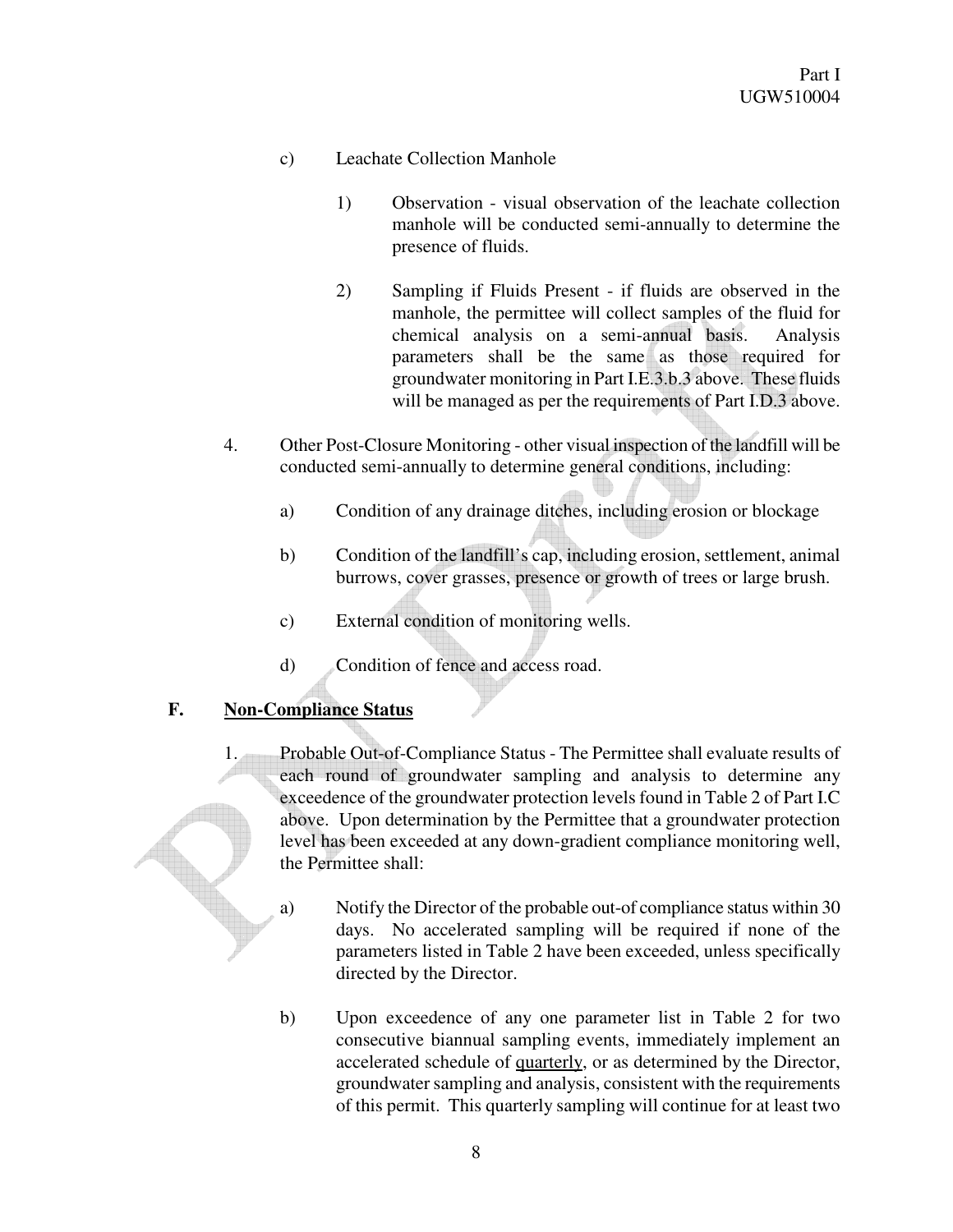quarters or until the compliance status can be determined by the Director. Reports of the results of this sampling will be submitted to the Director as soon as they are available, but not later than 30 days from each date of sampling.

- 2. Out-of-Compliance Status
	- a) Notification and Accelerated Monitoring The Permittee shall evaluate and determine that upon exceedence of the GWPL by two standard deviations for the second round of compliance sampling constitutes an out-of-compliance status. Upon determination by the permittee, in accordance with UAC R317-6-6.17, that an out-of compliance status exists, the permittee shall:
		- 1) Verbally notify the Director of the out-of-compliance status within 24 hours, and provide written notice within 5 days of the detection, and
		- 2) Immediately implement an accelerated schedule of quarterly ground water monitoring which shall continue for at least two quarters or until the landfill is brought into compliance.
	- b) Source and Contamination Assessment Study Plan within 30 days of the verbal notice to the Director required in Part I.F.2.a above, the permittee shall submit an assessment study plan and compliance schedule for:
		- 1) Assessment of the source or cause of the contamination, and determination of steps necessary to correct the source.
		- 2) Assessment of the extent of the groundwater contamination and any potential dispersion.
		- 3) Evaluation of potential remedial actions to restore and maintain groundwater quality, and ensure that the ground water standards will not be exceeded at the down-gradient compliance monitoring wells.

# **G. Reporting Requirements**

1. Semi-Annual Monitoring - monitoring required in Part I.E.3 above shall be reported according to the following schedule, unless modified by the Director:

| Semi-Annual Period                        | Report Due |
|-------------------------------------------|------------|
| 1st (Oct., Nov., Dec., Jan., Feb., March) | April 15   |
| 2nd (April, May, June, July, Aug., Sept.) | Oct. $15$  |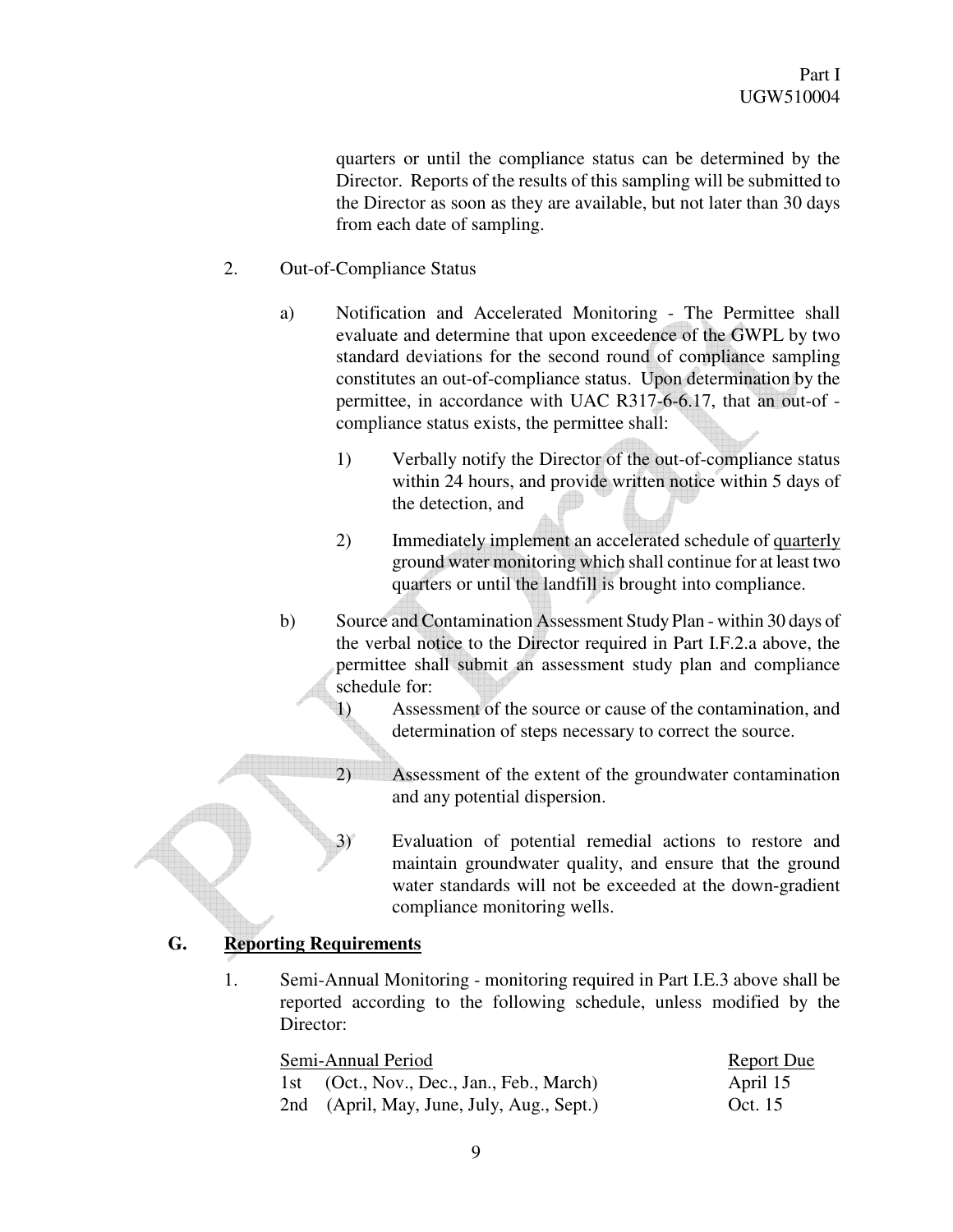- 2. Water Level Measurements water level measurements from ground water monitoring wells will be reported as measured depth to ground water.
- 3. Groundwater Quality Sampling reporting will include:
	- a) Field Data Sheets or copies thereof, including the field measurements, required in Part I.E.3 .b.3 above, and other pertinent field data, such as: well name/number, date and time, names of sampling crew, type of sampling pump or bail, volume of water purged before sampling.
	- b) Results of Groundwater Analysis including date sampled, date received; and the results of analysis for each parameter, including: value or concentration, units of measurement, reporting limit (minimum detection limit for the examination), analytical method, and the date of the analysis.
- 4. Observation of the Leachate Collection Manhole reporting will include:
	- a) Presence or absence of fluid.
	- b) Volume of fluid observed in the manhole (reported water level), if present.
	- c) Results of sampling and analysis of collected leachate fluids. The report of these results will meet the same requirements for groundwater samples in Part I.G.3 above.
	- d) The fate of current disposition of the fluids in the manhole.

5. Other Post-Closure Monitoring - the permittee shall report in writing within 30 days of detection any observation cited in Part I.E.4 above that may jeopardize the structural or hydraulic integrity of the landfill's cap. This report will also contain a corrective action plan and compliance schedule by which to remedy the problem.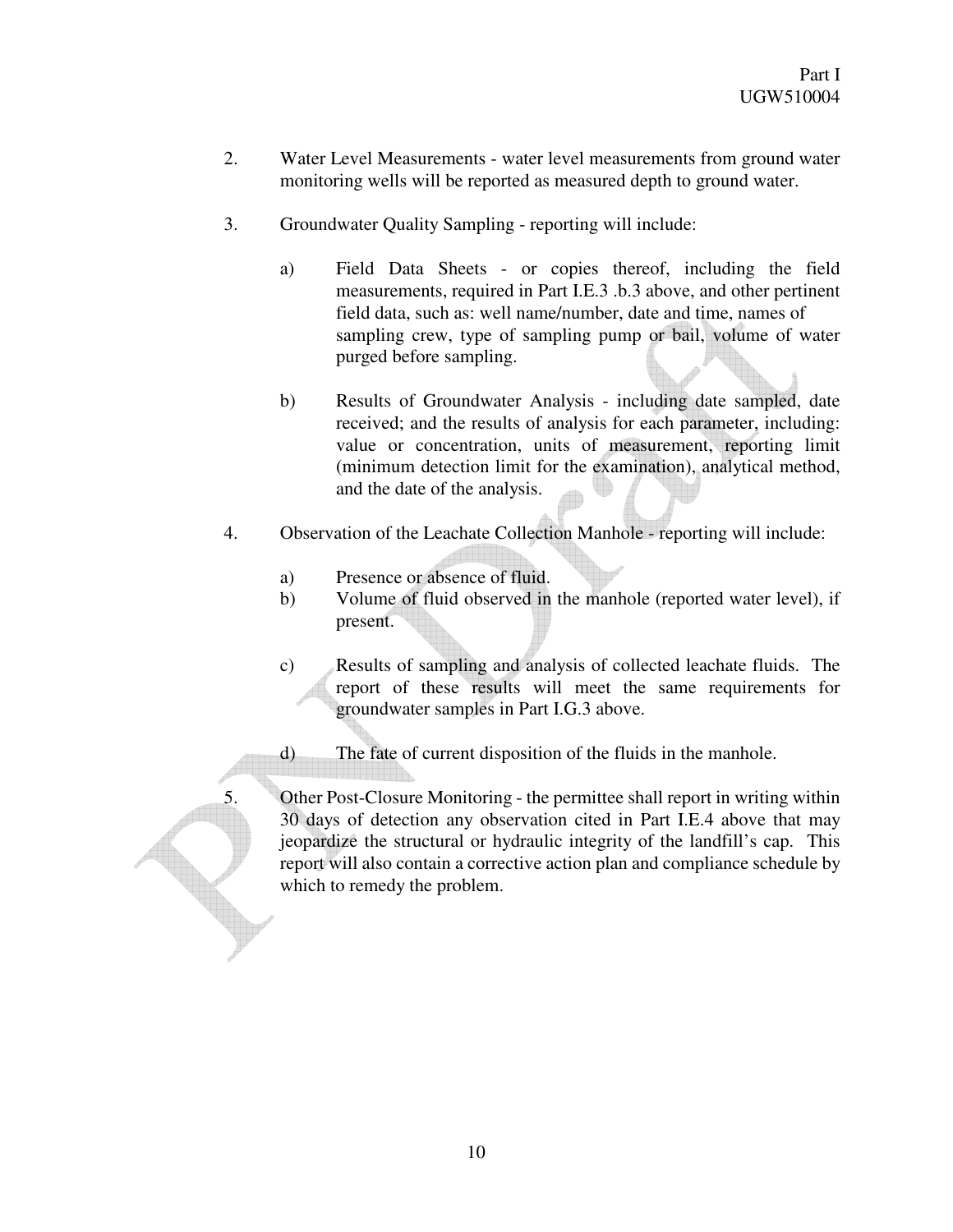### Part II. MONITORING, RECORDING AND REPORTING REQUIREMENTS

### A. **Representative Sampling**

Samples taken in compliance with the monitoring requirements established under Part I shall be representative of the monitored activity.

### B. **Analytical Procedures**

Water sample analysis must be conducted according to test procedures specified under UAC R317-6-6.3.L, unless other test procedures have been specified in this permit.

# C. **Penalties for Tampering**

The Act provides that any person who falsifies, tampers with, or knowingly renders inaccurate, any monitoring device or method required to be maintained under this permit shall, upon conviction, be punished by a fine of not more than \$10,000 per violation, or by imprisonment for not more than six months per violation, or by both.

# D. **Reporting of Monitoring Results**

Monitoring results obtained during each reporting period specified in the permit, shall be submitted to the Director, Utah Division of Water Quality at the following address no later than the 15th day of the month following the completed reporting period:

> Keith Eagan, P.G. State of Utah Division of Water Quality Department of Environmental Quality P.O. Box 144870 Salt Lake City, Utah 84114-4870 Attention: Ground Water Protection Section

# E. **Compliance Schedules**

Reports of compliance or noncompliance with, or any progress reports on interim and final requirements contained in any Compliance Schedule of this permit shall be submitted no later than 14 days following each schedule date.

# F. **Additional Monitoring by the Permittee**

If the permittee monitors any pollutant more frequently than required by this permit, using approved test procedures as specified in this permit, the results of this monitoring shall be included in the calculation and reporting of the data submitted. Such increased frequency shall also be indicated.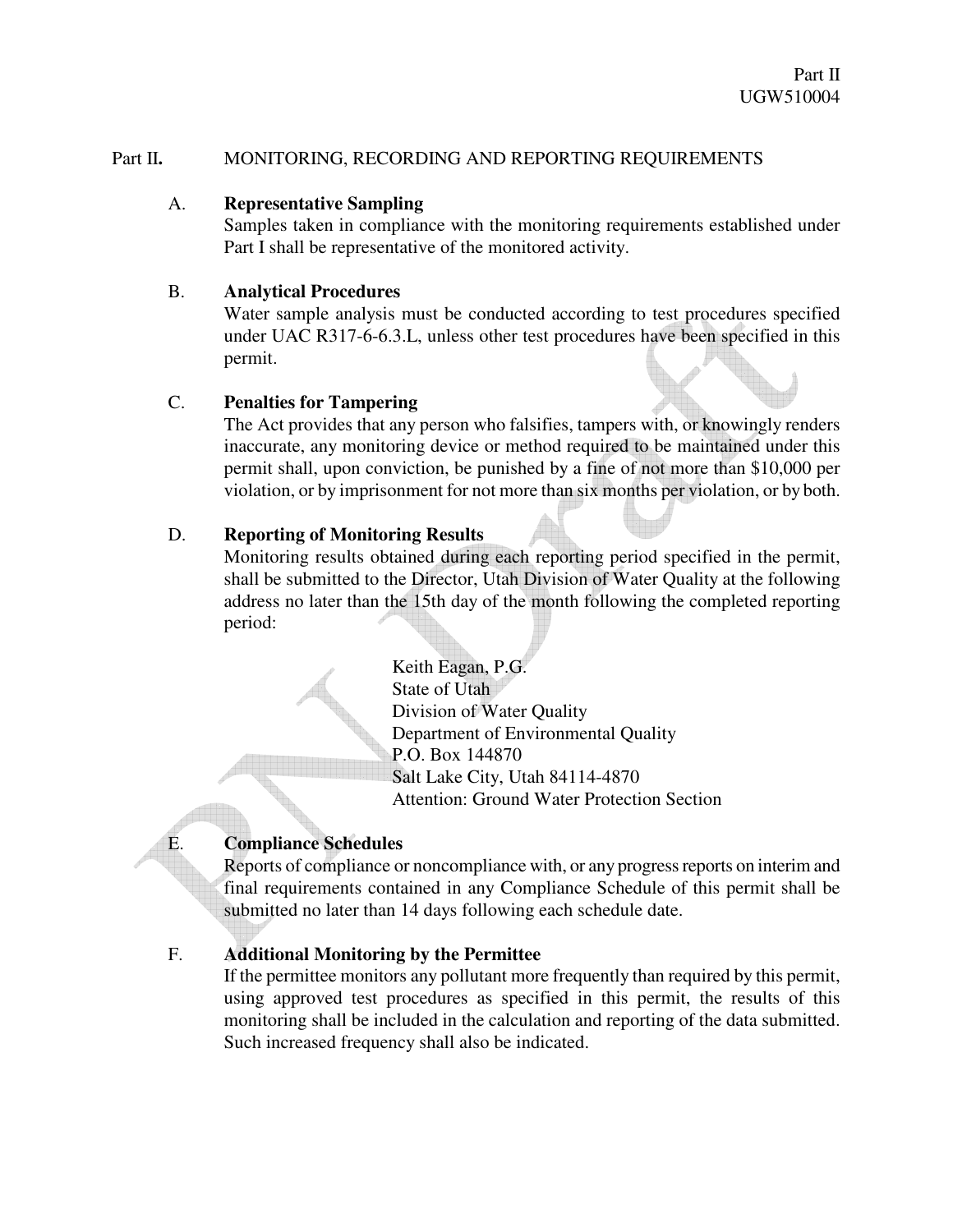# **G. Records Contents**

Records of monitoring information shall include:

- 1. The date, exact place, and time of sampling or measurements:
- 2. The individual(s) who performed the sampling or measurements;
- 3. The date(s) and time(s) analyses were performed;
- 4. The individual(s) who performed the analyses;
- 5. The analytical techniques or methods used; and,
- 6. The results of such analyses.

# H. **Retention of Records**

The permittee shall retain records of all monitoring information, including all calibration and maintenance records and copies of all reports required by this permit, and records of all data used to complete the application for this permit, for a period of at least three years from the date of the sample, measurement, report or application. This period may be extended by request of the Director at any time.

# I. **Twenty-four Hour Notice of Noncompliance Reporting**

1. The permittee shall verbally report any noncompliance which may endanger public health or the environment as soon as possible, but no later than 24 hours from the time the permittee first became aware of the circumstances. The report shall be made to the Utah Department of Environmental Quality 24 hour number, (801) 536-4123, or to the Division of Water Quality, Ground Water Protection Section at (801) 536-4300, during normal business hours (Monday through Thursday 7:00 am - 6:00 pm Mountain Time).

2. A written submission shall also be provided to the Director within five days of the time that the permittee becomes aware of the circumstances. The written submission shall contain:

- a. A description of the noncompliance and its cause;
- b. The period of noncompliance, including exact dates and times;
- c. The estimated time noncompliance is expected to continue if it has not been corrected; and,
- d. Steps taken or planned to reduce, eliminate, and prevent reoccurrence of the noncompliance.
- 3. Reports shall be submitted to the addresses in Part II.D, Reporting of Monitoring Results.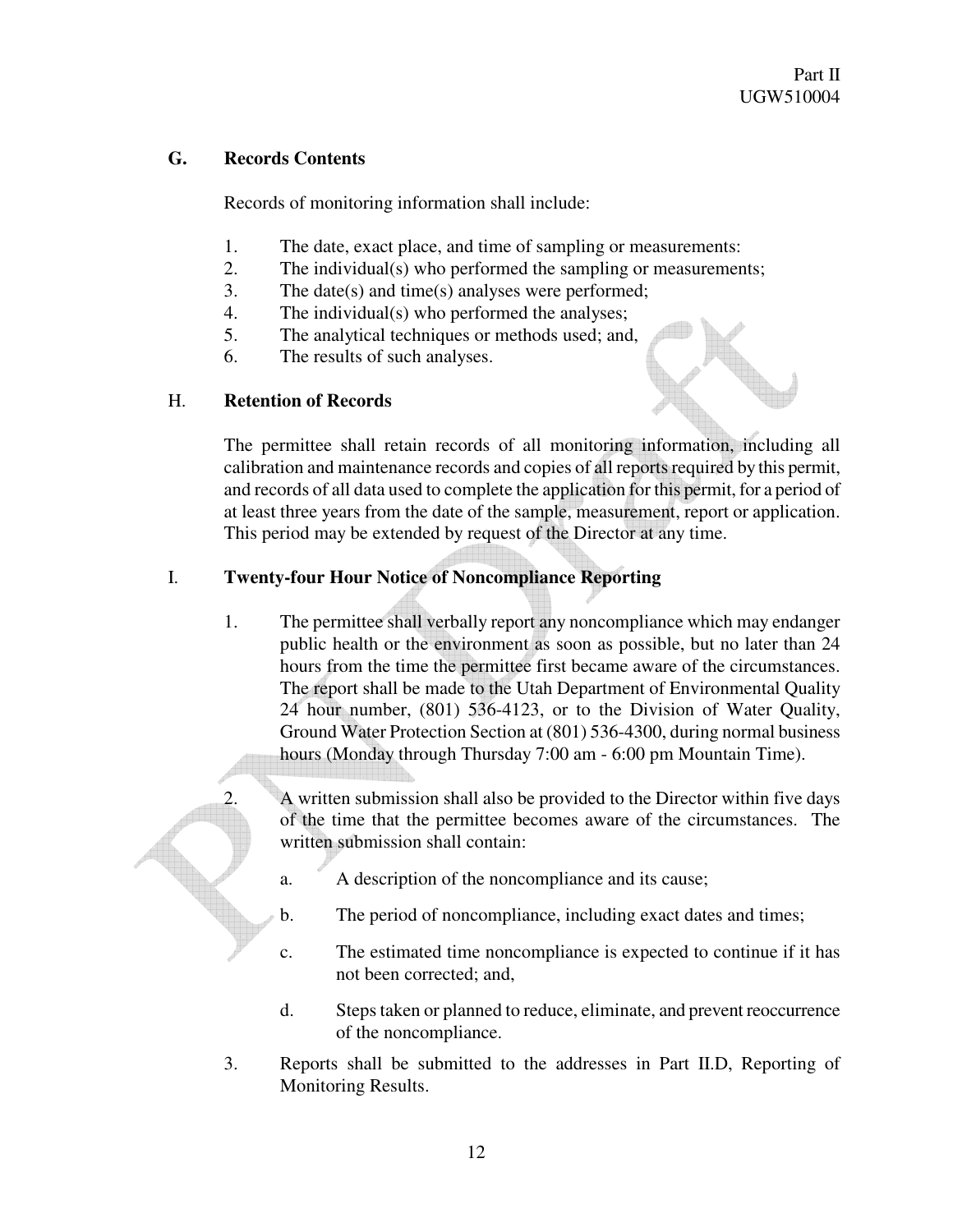### J. **Other Noncompliance Reporting**

Instances of noncompliance not required to be reported within 24 hours, shall be reported at the time that monitoring reports for Part II.D are submitted.

### K. **Inspection and Entry**

The permittee shall allow the Director, or an authorized representative, upon the presentation of credentials and other documents as may be required by law, to:

- 1. Enter upon the permittee's premises where a regulated facility or activity is located or conducted, or where records must be kept under the conditions of the permit;
- 2. Have access to and copy, at reasonable times, any records that must be kept under the conditions of this permit;
- 3. Inspect at reasonable times any facilities, equipment (including monitoring and control equipment), practices, or operations regulated or required under this permit; and,
- 4. Sample or monitor at reasonable times, for the purpose of assuring permit compliance or as otherwise authorized by the Act, any substances or parameters at any location.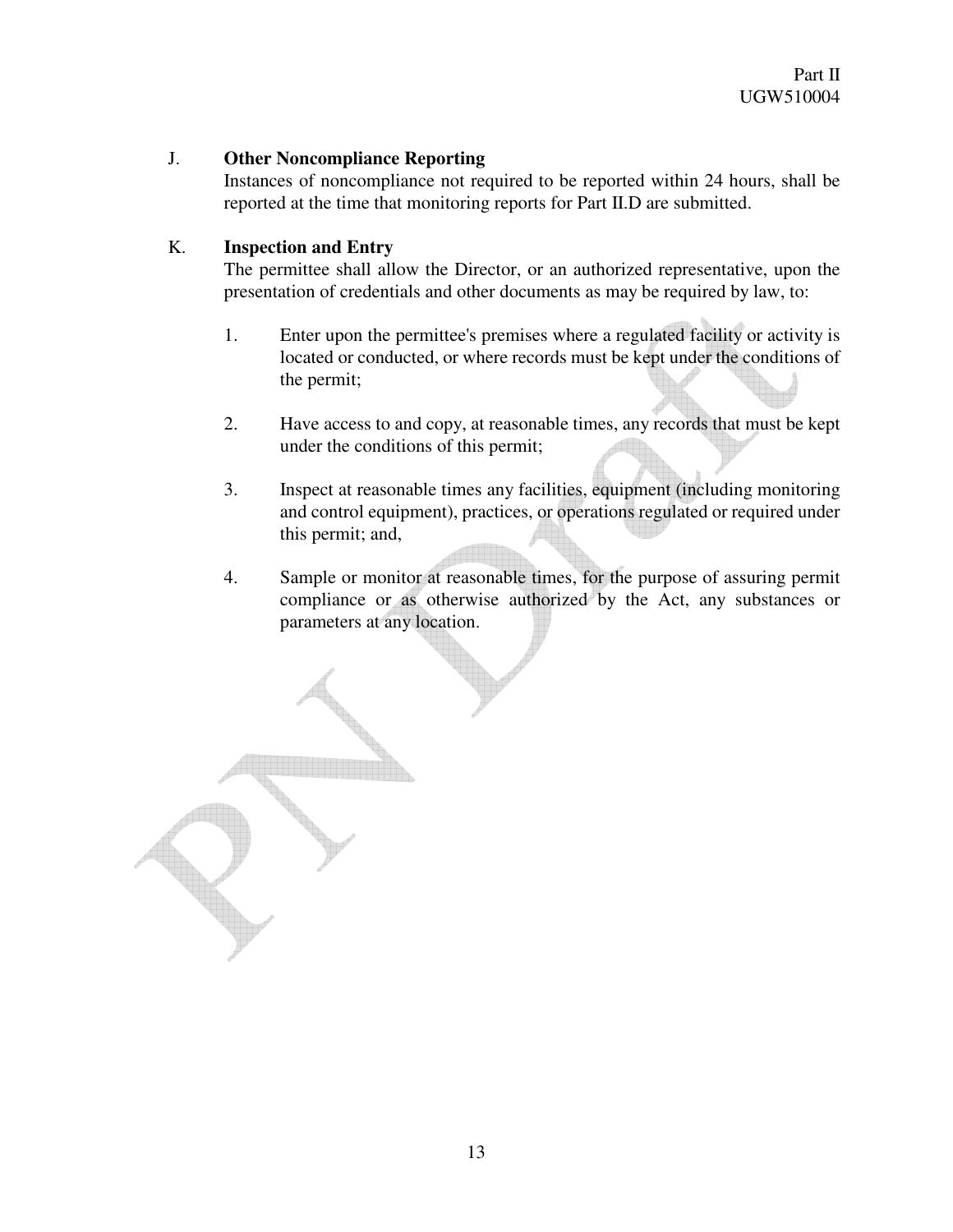#### Part III. COMPLIANCE RESPONSIBILITIES

#### A. **Duty to Comply**

The permittee must comply with all conditions of this permit. Any permit noncompliance constitutes a violation of the Act and is grounds for enforcement action; for permit termination, revocation and reissuance, or modification; or for denial of a permit renewal application. The permittee shall give advance notice to the Director of any planned changes in the permitted facility or activity which may result in noncompliance with permit requirements.

#### B. **Penalties for Violations of Permit Conditions**

The Act provides that any person who violates a permit condition implementing provisions of the Act is subject to a civil penalty not to exceed \$10,000 per day of such violation. Any person who willfully or negligently violates permit conditions is subject to a fine not exceeding \$25,000 per day of violation. Any person convicted under Section 19-5-115(2) of the Act a second time shall be punished by a fine not exceeding \$50,000 per day. Nothing in this permit shall be construed to relieve the permittee of the civil or criminal penalties for noncompliance.

#### C. **Need to Halt or Reduce Activity not a Defense**

It shall not be a defense for a permittee in an enforcement action that it would have been necessary to halt or reduce the permitted activity in order to maintain compliance with the conditions of this permit.

#### **D. Duty to Mitigate**

The permittee shall take all reasonable steps to minimize or prevent any discharge in violation of this permit which has a reasonable likelihood of adversely affecting human health or the environment.

#### E. **Proper Operation and Maintenance**

The permittee shall at all times properly operate and maintain all facilities and systems of treatment and control (and related appurtenances) which are installed or used by the permittee to achieve compliance with the conditions of this permit. Proper operation and maintenance also includes adequate laboratory controls and quality assurance procedures. This provision requires the operation of back-up or auxiliary facilities or similar systems which are installed by a permittee only when the operation is necessary to achieve compliance with the conditions of the permit.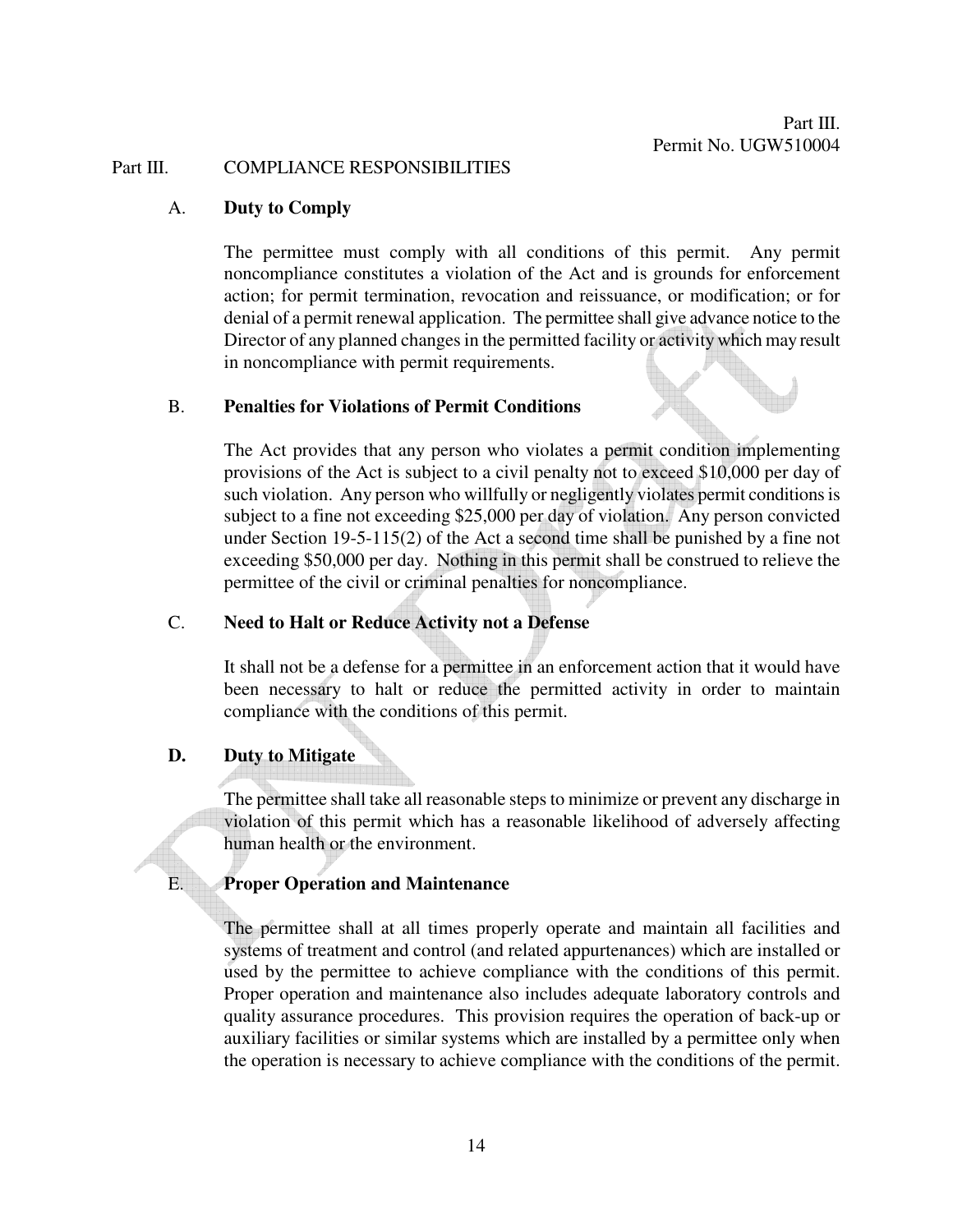#### Part IV. GENERAL REQUIREMENTS

#### A. **Planned Changes.**

The Permittee shall give notice to the Director as soon as possible of any planned physical alterations or additions to the permitted facility. Notice is required when the alteration or addition could significantly change the nature of the facility or increase the quantity of pollutants discharged.

#### B. **Anticipated Noncompliance.**

The Permittee shall give advance notice of any planned changes in the permitted facility or activity which may result in noncompliance with permit requirements.

#### C. **Spill Reporting**

The Permittee shall immediately report as per UCA 19-5-114 of the Utah Water Quality Act any spill or leakage which is not totally contained by a collection system. This report shall be made to the phone numbers given in Part III.I.1. A written report will be required within 5 days of the occurrence and should address the requirements of UCA 19-5-114 and Parts III.I.2 and 3 of this permit.

#### D. **Permit Actions**.

This permit may be modified, revoked and reissued, or terminated for cause. The filing of a request by the Permittee for a permit modification, revocation and reissuance, or termination, or a notification of planned changes or anticipated noncompliance, does not stay any permit condition.

# E. **Duty to Reapply**.

If the Permittee wishes to continue an activity regulated by this permit after the expiration date of this permit, the Permittee must apply for and obtain a permit renewal or extension. The application should be submitted at least 180 days before the expiration date of this permit.

#### F. **Duty to Provide Information**.

The Permittee shall furnish to the Director, within a reasonable time, any information which the Director may request to determine whether cause exists for modifying, revoking and reissuing, or terminating this permit, or to determine compliance with this permit. The Permittee shall also furnish to the Director, upon request, copies of records required to be kept by this permit.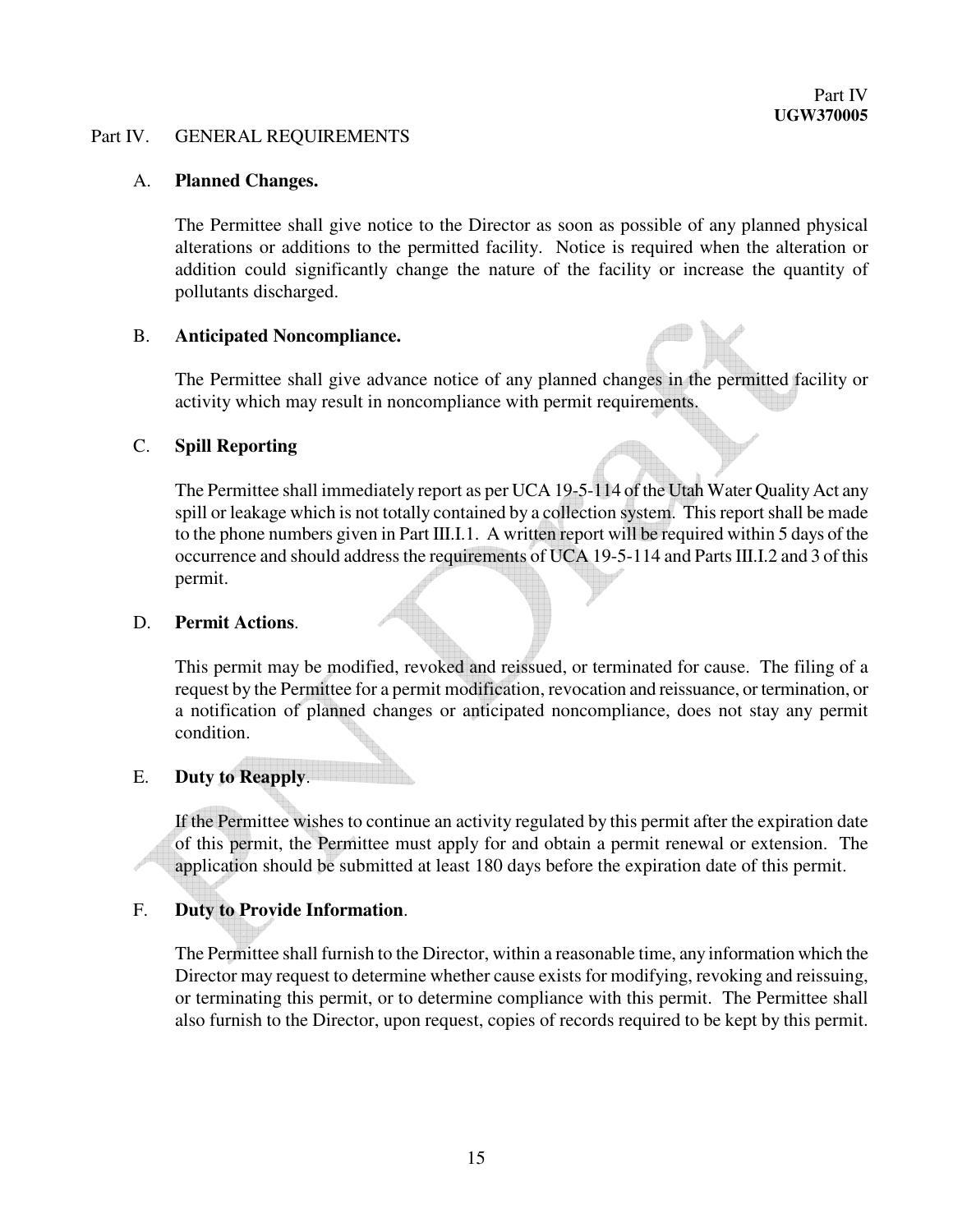### G. **Other Information.**

When the Permittee becomes aware that it failed to submit any relevant facts in a permit application, or submitted incorrect information in a permit application or any report to the Director, it shall promptly submit such facts or information.

### H. **Signatory Requirements**.

All applications, reports or information submitted to the Director shall be signed and certified.

- 1. All permit applications shall be signed as follows:
	- a. For a corporation: by a responsible corporate officer;
	- b. For a partnership or sole proprietorship: by a general partner or the proprietor, respectively.
	- c. For a municipality, State, Federal, or other public agency: by either a principal executive officer or ranking elected official.
- 2. All reports required by the permit and other information requested by the Director shall be signed by a person described above or by a duly authorized representative of that person. A person is a duly authorized representative only if:
	- a. The authorization is made in writing by a person described above and submitted to the Director, and,

b. The authorization specifies either an individual or a position having responsibility for the overall operation of the regulated facility or activity, such as the position of plant manager, operator of a well or a well field, superintendent, position of equivalent responsibility, or an individual or position having overall responsibility for environmental matters for the company. (A duly authorized representative may thus be either a named individual or any individual occupying a named position.)

3. Changes to Authorization. If authorization under Part V.H.2. is no longer accurate because a different individual or position has responsibility for the overall operation of the facility, a new authorization satisfying the requirements of Part V.H.2. must be submitted to the Director prior to or together with any reports, information, or applications to be signed by an authorized representative.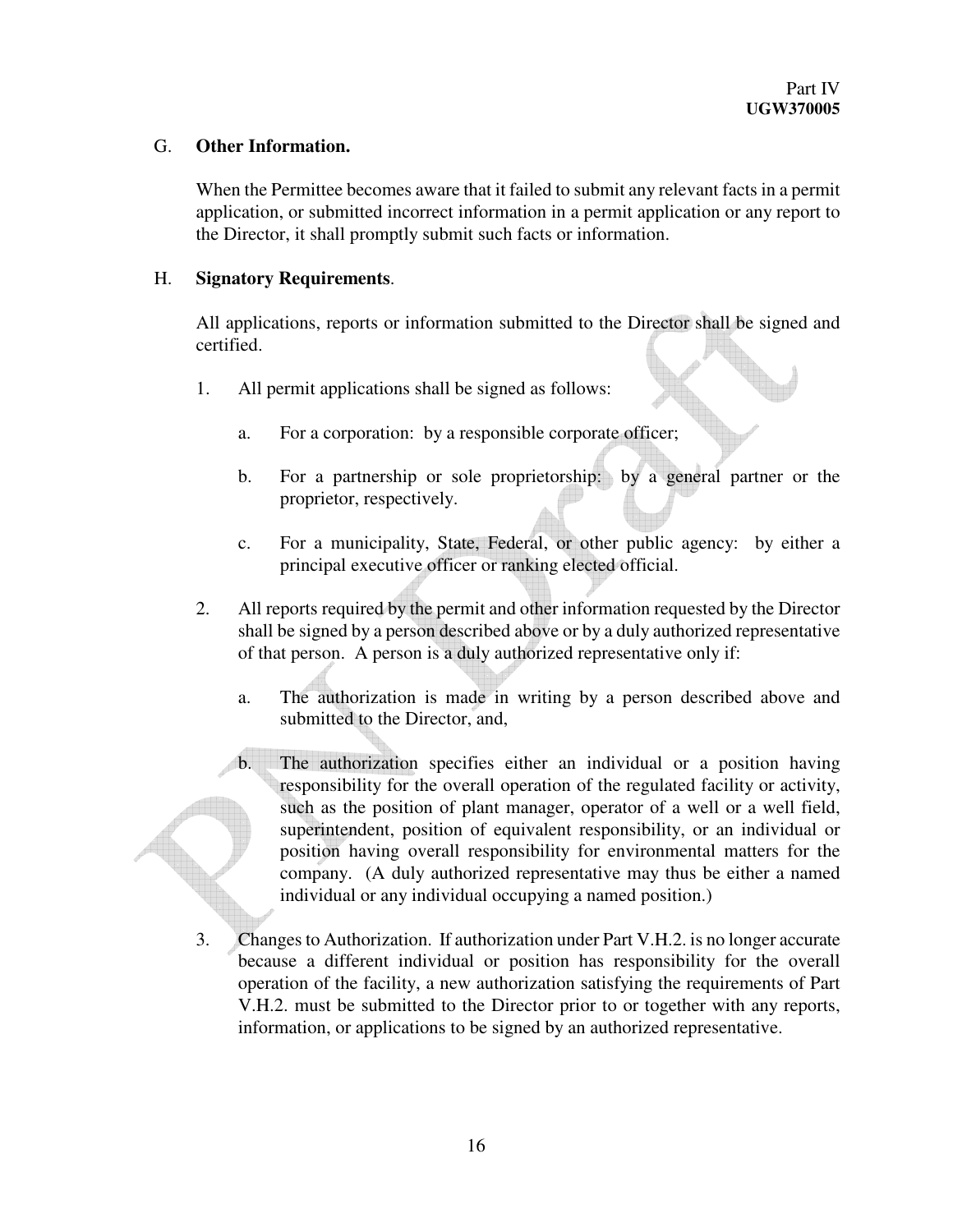4. Certification. Any person signing a document under this section shall make the following certification:

"I certify under penalty of law that this document and all attachments were prepared under my direction or supervision in accordance with a system designed to assure that qualified personnel properly gather and evaluate the information submitted. Based on my inquiry of the person or persons who manage the system, or those persons directly responsible for gathering the information, the information submitted is, to the best of my knowledge and belief, true, accurate, and complete. I am aware that there are significant penalties for submitting false information, including the possibility of fine and imprisonment for knowing violations."

#### I. **Penalties for Falsification of Reports.**

The Act provides that any person who knowingly makes any false statement, representation, or certification in any record or other document submitted or required to be maintained under this permit, including monitoring reports or reports of compliance or noncompliance shall, upon conviction be punished by a fine of not more than \$10,000 per violation, or by imprisonment for not more than six months per violation, or by both.

#### J. **Availability of Reports.**

Except for data determined to be confidential by the Permittee, all reports prepared in accordance with the terms of this permit shall be available for public inspection at the offices of the Director. As required by the Act, permit applications, permits, effluent data, and ground water quality data shall not be considered confidential.

#### K. **Property Rights.**

The issuance of this permit does not convey any property rights of any sort, or any exclusive privileges, nor does it authorize any injury to private property or any invasion of personal rights, nor any infringement of federal, state or local laws or regulations.

#### L. **Severability.**

The provisions of this permit are severable, and if any provision of this permit, or the application of any provision of this permit to any circumstance, is held invalid, the application of such provision to other circumstances, and the remainder of this permit, shall not be affected thereby.